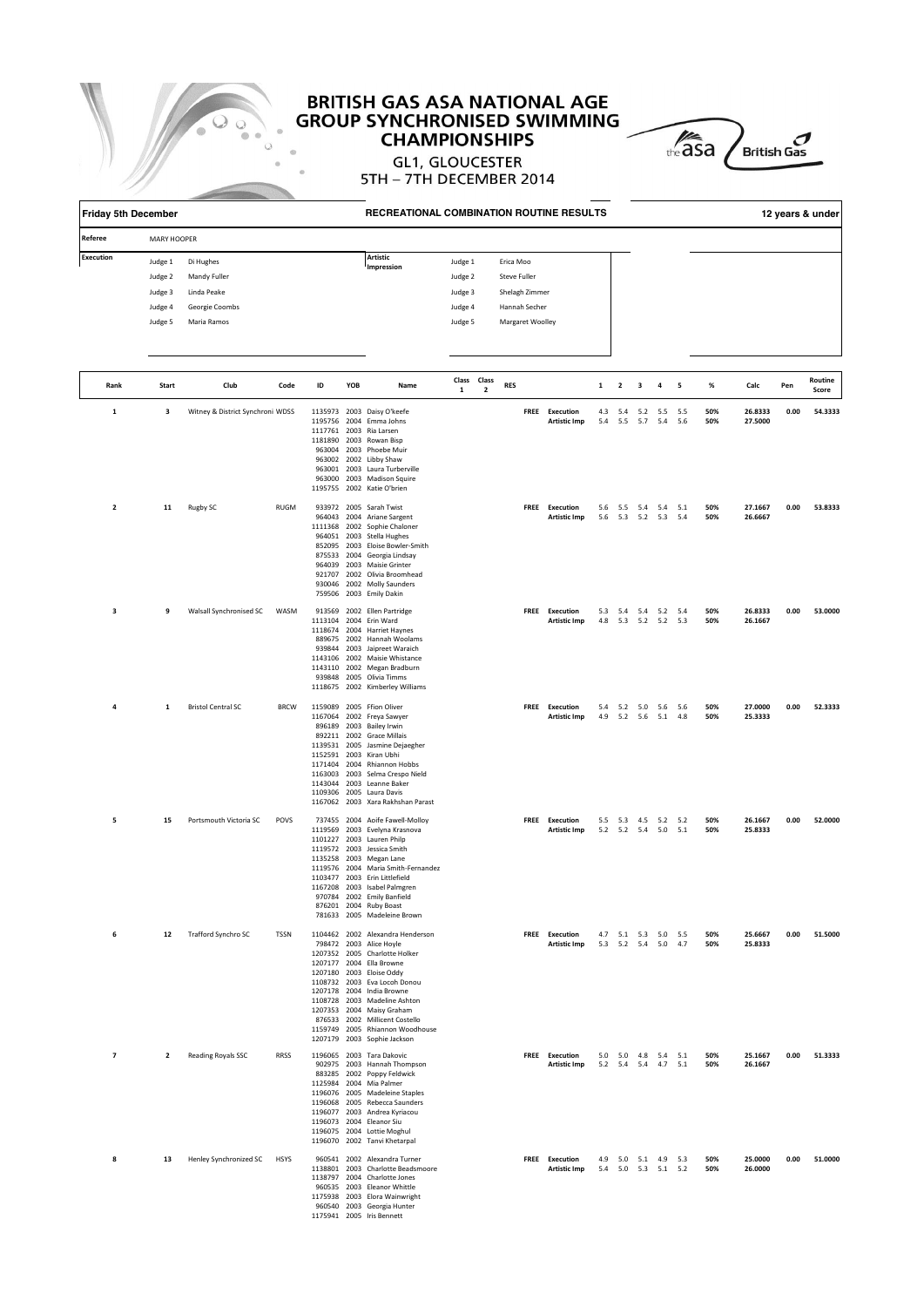|            |                |                                             |             |  | 1197120 2002 Isobel Buckner                                  |                       |                 |                         |     |     |         |      |         |
|------------|----------------|---------------------------------------------|-------------|--|--------------------------------------------------------------|-----------------------|-----------------|-------------------------|-----|-----|---------|------|---------|
|            |                |                                             |             |  | 1197121 2005 Izzobel Moorhouse                               |                       |                 |                         |     |     |         |      |         |
|            |                |                                             |             |  | 1175939 2002 Ruby Sarney                                     |                       |                 |                         |     |     |         |      |         |
|            |                |                                             |             |  | 1213881 2002 Sophie Print                                    |                       |                 |                         |     |     |         |      |         |
| 9          | 10             | Stockport Metro SC                          | STMN        |  | 1134719 2002 Hannah Bates                                    | FREE Execution        |                 | 4.7 5.1 5.2 4.9 5.2     |     | 50% | 25.3333 | 0.00 | 49.8333 |
|            |                |                                             |             |  | 1134709 2002 Emily Hirst                                     | Artistic Imp          |                 | 4.7 4.7 4.9 5.1 5.1     |     | 50% | 24,5000 |      |         |
|            |                |                                             |             |  | 1178402 2005 Evie Walker<br>1134730 2002 Melika Rahimishad   |                       |                 |                         |     |     |         |      |         |
|            |                |                                             |             |  | 1134718 2003 Lia Harding                                     |                       |                 |                         |     |     |         |      |         |
|            |                |                                             |             |  | 1134732 2004 Chiara Pozzoni                                  |                       |                 |                         |     |     |         |      |         |
| ${\bf 10}$ | 8              | <b>Barnet Copthall SC</b>                   | BANL        |  | 1143261 2003 Emma Frais                                      | FREE Execution        |                 | 4.4 5.3 4.9 5.0 5.3     |     | 50% | 25.3333 | 1.00 | 49.6667 |
|            |                |                                             |             |  | 1106834 2003 Cristina Fray                                   | <b>Artistic Imp</b>   | 5.1 5.4 5.0 4.9 |                         | 5.1 | 50% | 25.3333 |      |         |
|            |                |                                             |             |  | 1115024 2002 Jekaterina Zeddam                               |                       |                 |                         |     |     |         |      |         |
|            |                |                                             |             |  | 1143260 2002 Karina Breen-Cusido                             |                       |                 |                         |     |     |         |      |         |
|            |                |                                             |             |  | 1241407 2002 Constansa Vielma                                |                       |                 |                         |     |     |         |      |         |
|            |                |                                             |             |  | 1206155 2004 Maria Laura La Corte                            |                       |                 |                         |     |     |         |      |         |
|            |                |                                             |             |  | 1206154 2005 Lola Barnard                                    |                       |                 |                         |     |     |         |      |         |
|            |                |                                             |             |  | 1206158 2003 Sophia Parfitt                                  |                       |                 |                         |     |     |         |      |         |
| 11         | 6              | Cheltenham S & W P Club CHEW                |             |  | 1148100 2002 Hannah Jones                                    | FREE Execution        |                 | 4.1 4.8 5.0 4.8 4.7     |     | 50% | 23.8333 | 0.00 | 49.3333 |
|            |                |                                             |             |  | 916579 2002 Eliza Hodgin                                     | Artistic Imp          |                 | 5.3 5.0 5.3 5.0 5.0     |     | 50% | 25.5000 |      |         |
|            |                |                                             |             |  | 916578 2003 Maria Whitehead                                  |                       |                 |                         |     |     |         |      |         |
|            |                |                                             |             |  | 957699 2002 Camilla Dickson<br>957745 2003 Kriszta Mayer     |                       |                 |                         |     |     |         |      |         |
|            |                |                                             |             |  | 1154618 2003 Madeleine Colwell                               |                       |                 |                         |     |     |         |      |         |
|            |                |                                             |             |  | 1176193 2003 Petra Gilbert                                   |                       |                 |                         |     |     |         |      |         |
|            |                |                                             |             |  | 1176192 2003 Anabella Phipps                                 |                       |                 |                         |     |     |         |      |         |
|            |                |                                             |             |  | 1176958 2003 Maebee Merrett                                  |                       |                 |                         |     |     |         |      |         |
|            |                |                                             |             |  | 920106 2002 Georgia Lamb                                     |                       |                 |                         |     |     |         |      |         |
| 12         | 16             | Chippenham ASC                              | CHIW        |  | 1215661 2002 Abbie Cooper                                    | FREE Execution        |                 | 5.1 5.2 4.8 4.8 5.0     |     | 50% | 24.8333 | 0.00 | 49.3333 |
|            |                |                                             |             |  | 950604 2003 Amy-Louise Land                                  | Artistic Imp          |                 | 4.9 5.1 5.0 4.8 4.8     |     | 50% | 24.5000 |      |         |
|            |                |                                             |             |  | 965958 2002 Charity Sugg                                     |                       |                 |                         |     |     |         |      |         |
|            |                |                                             |             |  | 965942 2004 Elise Lambern                                    |                       |                 |                         |     |     |         |      |         |
|            |                |                                             |             |  | 1166833 2003 Evie Garrett                                    |                       |                 |                         |     |     |         |      |         |
|            |                |                                             |             |  | 1135733 2004 Lillia Barnett                                  |                       |                 |                         |     |     |         |      |         |
|            |                |                                             |             |  | 863877 2004 Niamh Irwin                                      |                       |                 |                         |     |     |         |      |         |
|            |                |                                             |             |  | 1167194 2003 Niamh Pyke                                      |                       |                 |                         |     |     |         |      |         |
|            |                |                                             |             |  | 1212913 2004 Essia-Dee Duggleby<br>1135725 2003 Bethany Reed |                       |                 |                         |     |     |         |      |         |
|            |                |                                             |             |  | 965941 2005 Cara Wilkinson                                   |                       |                 |                         |     |     |         |      |         |
| 13         | 4              | City Of Leeds Synchronised : LSYE           |             |  | 1132792 2004 Eve Peckett                                     | FREE Execution        |                 | 4.6 5.1 5.1 5.1 4.8     |     | 50% | 25.0000 | 1.00 | 49.1667 |
|            |                |                                             |             |  | 968897 2002 Jasmine Stainsby                                 | <b>Artistic Imp</b>   |                 | 4.8 5.3 5.2 5.0 4.9     |     | 50% | 25.1667 |      |         |
|            |                |                                             |             |  | 956995 2002 Catherine Porter                                 |                       |                 |                         |     |     |         |      |         |
|            |                |                                             |             |  | 956998 2002 Keera Warwick                                    |                       |                 |                         |     |     |         |      |         |
|            |                |                                             |             |  | 1115701 2004 Zoe Boulter                                     |                       |                 |                         |     |     |         |      |         |
|            |                |                                             |             |  | 1121966 2003 Erica Wright                                    |                       |                 |                         |     |     |         |      |         |
|            |                |                                             |             |  | 1117125 2003 Niamh Cooper                                    |                       |                 |                         |     |     |         |      |         |
|            |                |                                             |             |  | 1117126 2005 Georgina Hayes                                  |                       |                 |                         |     |     |         |      |         |
| 14         | 5              | Rushmoor Synchro SC                         | <b>RUSS</b> |  | 1149445 2004 Alexandra Thickett                              | <b>FREE</b> Execution |                 | 5.2  4.5  4.7  5.0  5.0 |     | 50% | 24.5000 | 0.00 | 48,5000 |
|            |                |                                             |             |  | 1196556 2004 Alice Tooley                                    | <b>Artistic Imp</b>   |                 | 5.1 4.8 4.8 4.8 4.7     |     | 50% | 24,0000 |      |         |
|            |                |                                             |             |  | 885282 2004 Amber Hart                                       |                       |                 |                         |     |     |         |      |         |
|            |                |                                             |             |  | 1175706 2005 Eloise Viney                                    |                       |                 |                         |     |     |         |      |         |
|            |                |                                             |             |  | 847276 2005 Gwyndolyn Thain<br>1150997 2003 Kimberley Duguid |                       |                 |                         |     |     |         |      |         |
|            |                |                                             |             |  | 731238 2003 India Rankin                                     |                       |                 |                         |     |     |         |      |         |
|            |                |                                             |             |  | 1131952 2004 Louise Love                                     |                       |                 |                         |     |     |         |      |         |
|            |                |                                             |             |  | 798381 2003 Yasmin Grist                                     |                       |                 |                         |     |     |         |      |         |
|            |                |                                             |             |  | 1149448 2004 Amy Campbell                                    |                       |                 |                         |     |     |         |      |         |
|            |                |                                             |             |  | 1149447 2003 Alexandra Ellerington                           |                       |                 |                         |     |     |         |      |         |
| 15         | 14             | <b>Telford Aqua</b>                         | TEAM        |  | 930644 2003 Eliza Bailey                                     | FREE Execution        |                 | 4.7 4.8 4.6 4.7 4.9     |     | 50% | 23.6667 | 0.00 | 48.0000 |
|            |                |                                             |             |  | 904500 2002 Chloe-Louise Cowie                               | <b>Artistic Imp</b>   |                 | 5.1 4.7 5.1 4.6 4.8     |     | 50% | 24.3333 |      |         |
|            |                |                                             |             |  | 747476 2003 Libby Craven                                     |                       |                 |                         |     |     |         |      |         |
|            |                |                                             |             |  | 1134124 2003 Sophie Engelke                                  |                       |                 |                         |     |     |         |      |         |
|            |                |                                             |             |  | 975065 2003 Mia Harris                                       |                       |                 |                         |     |     |         |      |         |
|            |                |                                             |             |  | 955557 2003 Hannah Knowles                                   |                       |                 |                         |     |     |         |      |         |
|            |                |                                             |             |  | 775060 2003 Sian Rotchell                                    |                       |                 |                         |     |     |         |      |         |
|            |                |                                             |             |  | 1134133 2003 Eva Stubbs                                      |                       |                 |                         |     |     |         |      |         |
|            |                |                                             |             |  | 816630 2003 Megan Suffell<br>881532 2002 Eleanor Williams    |                       |                 |                         |     |     |         |      |         |
|            |                |                                             |             |  | 759800 2002 Rebecca Wallace                                  |                       |                 |                         |     |     |         |      |         |
| 16         | $\overline{7}$ | Aquavision North London S <sub>1</sub> AQNL |             |  | 1148627 2003 Adrianna Jakubowska                             | <b>FREE</b> Execution |                 | 4.8 4.6 4.4 4.7 4.5     |     | 50% | 23,0000 | 0.00 | 47.6667 |
|            |                |                                             |             |  | 1178015 2004 Anna Sagoo                                      | <b>Artistic Imp</b>   |                 | 5.0 4.9 5.0 4.9 4.9     |     | 50% | 24.6667 |      |         |
|            |                |                                             |             |  | 1117424 2004 Antonina Woznica                                |                       |                 |                         |     |     |         |      |         |
|            |                |                                             |             |  | 919910 2005 Florence Ford                                    |                       |                 |                         |     |     |         |      |         |
|            |                |                                             |             |  | 1152141 2002 Jada Bogle                                      |                       |                 |                         |     |     |         |      |         |
|            |                |                                             |             |  | 1130761 2003 Matilda Redfern                                 |                       |                 |                         |     |     |         |      |         |
|            |                |                                             |             |  | 866736 2005 Rheya Moon Joseph                                |                       |                 |                         |     |     |         |      |         |
|            |                |                                             |             |  | 1148663 2003 Sapphire Walters                                |                       |                 |                         |     |     |         |      |         |
|            |                |                                             |             |  | 1130763 2002 Sophia Constantinou                             |                       |                 |                         |     |     |         |      |         |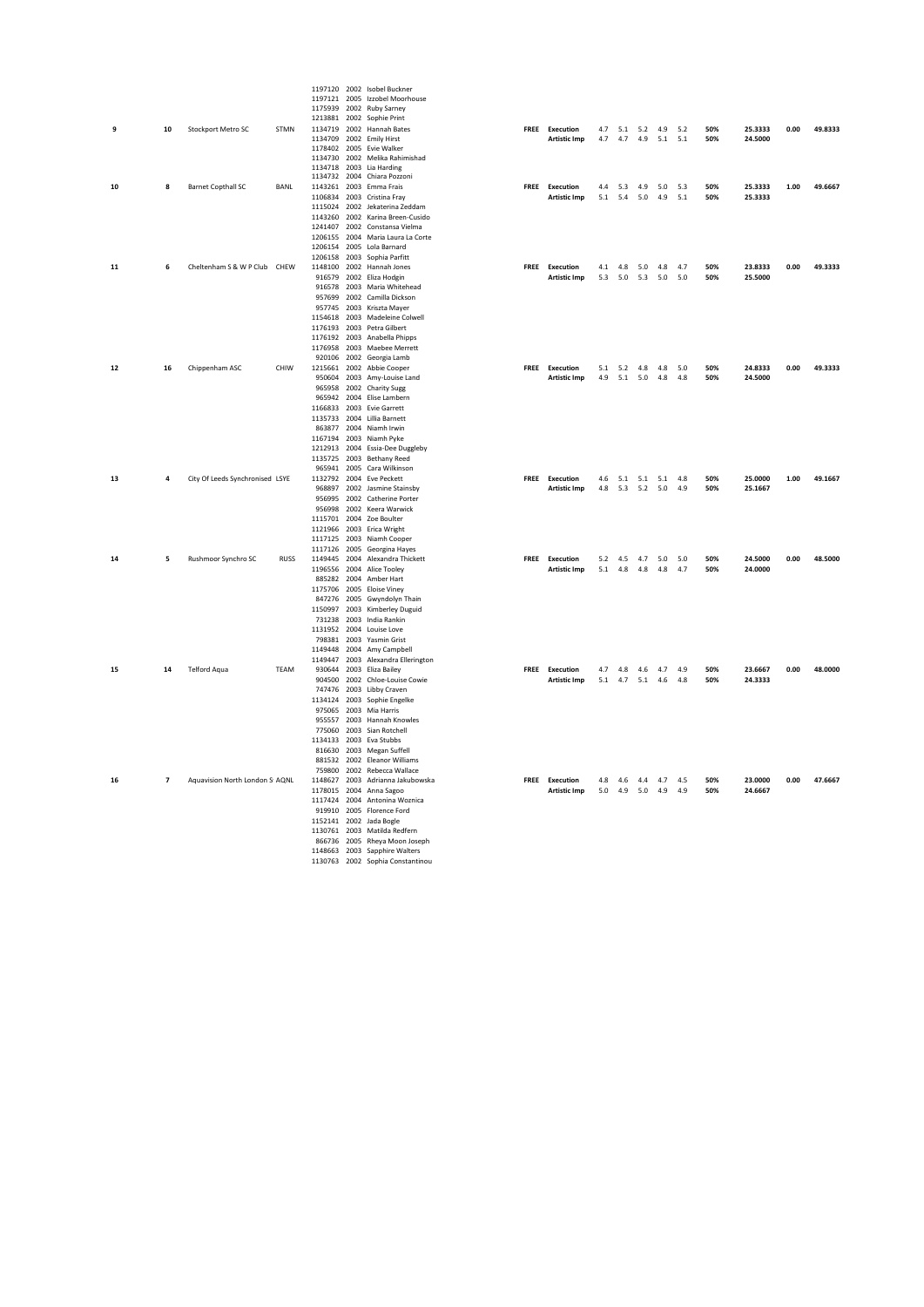

## **BRITISH GAS ASA NATIONAL AGE GROUP SYNCHRONISED SWIMMING CHAMPIONSHIPS**



**GL1, GLOUCESTER** 5TH - 7TH DECEMBER 2014

| <b>Friday 5th December</b> |                    |                |      |    | <b>RECREATIONAL DUET ROUTINE RESULTS</b> |                    |             |                  |              | 18 & 19 years  |                         |                |                          |   |      |     |                  |
|----------------------------|--------------------|----------------|------|----|------------------------------------------|--------------------|-------------|------------------|--------------|----------------|-------------------------|----------------|--------------------------|---|------|-----|------------------|
| Referee                    | <b>MARY HOOPER</b> |                |      |    |                                          |                    |             |                  |              |                |                         |                |                          |   |      |     |                  |
| Execution                  | Judge 1            | Di Hughes      |      |    |                                          | ArtisticImpression | Judge 1     | Souad Abdellaoui |              |                |                         |                |                          |   |      |     |                  |
|                            | Judge 2            | Mandy Fuller   |      |    |                                          |                    | Judge 2     | Tanya Anderson   |              |                |                         |                |                          |   |      |     |                  |
|                            | Judge 3            | Linda Peake    |      |    |                                          |                    | Judge 3     | Shelagh Zimmer   |              |                |                         |                |                          |   |      |     |                  |
|                            | Judge 4            | Georgie Coombs |      |    |                                          |                    | Judge 4     | Hannah Secher    |              |                |                         |                |                          |   |      |     |                  |
|                            | Judge 5            | Maria Ramos    |      |    |                                          |                    | Judge 5     | Margaret Woolley |              |                |                         |                |                          |   |      |     |                  |
|                            |                    |                |      |    |                                          |                    |             |                  |              |                |                         |                |                          |   |      |     |                  |
|                            |                    |                |      |    |                                          |                    |             |                  |              |                |                         |                |                          |   |      |     |                  |
| Rank                       | Start              | Club           | Code | ID | YOB                                      | Name               | Class Class | <b>RES</b>       | $\mathbf{1}$ | $\overline{2}$ | $\overline{\mathbf{3}}$ | $\overline{4}$ | $\overline{\phantom{0}}$ | % | Calc | Pen | Routine<br>Score |

**1 1** City of Birmingham SC BHMM 797195 1995 Madison Griffith **FREE Execution** 6.4 6.1 5.8 5.6 5.9 **50% 29.6667 0.00 60.1667** 532696 1996 Hannah Smith **Artistic Imp** 6.4 5.9 5.8 6.2 6.2 **50% 30.5000 60.1667**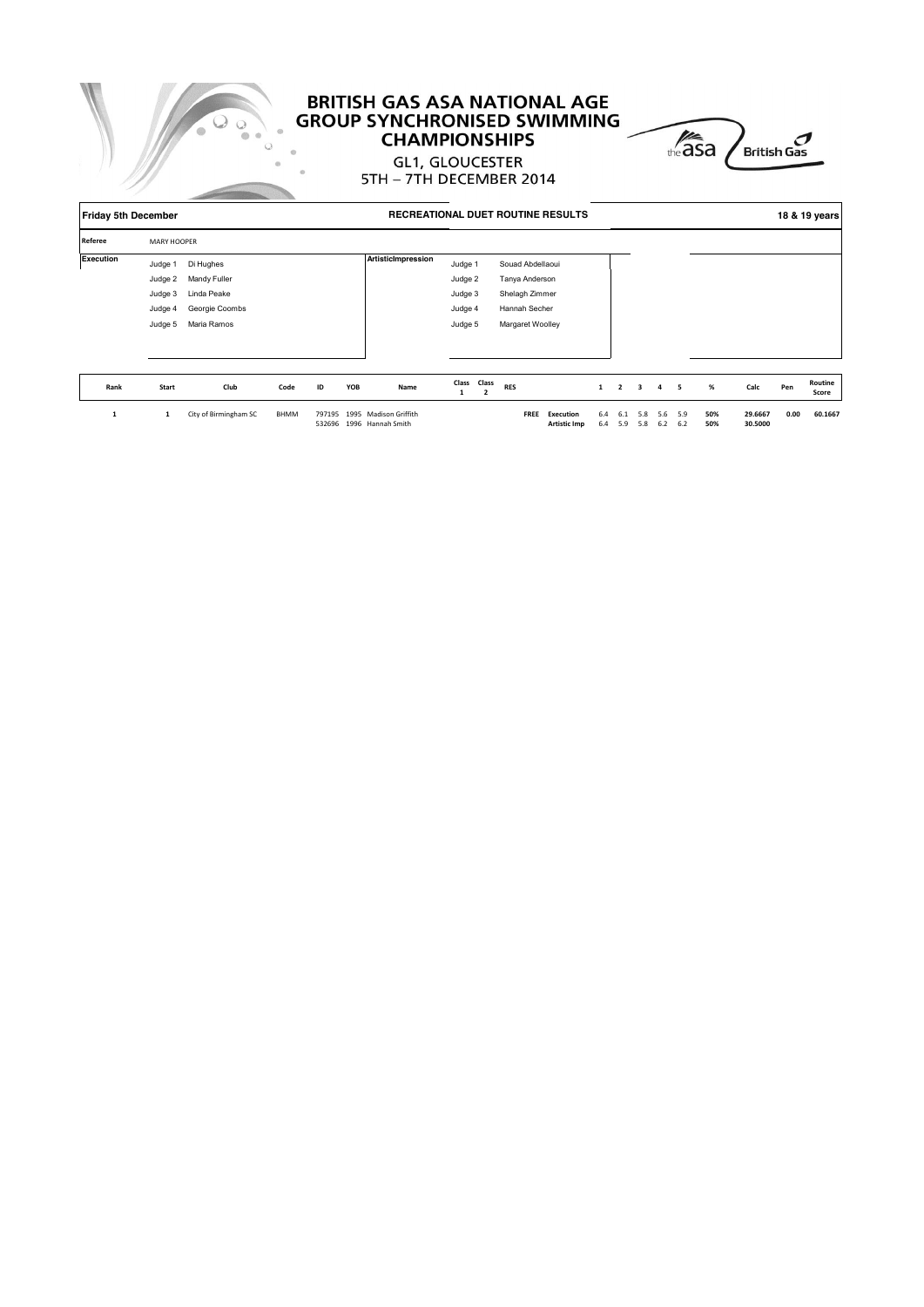



| <b>Friday 5th December</b> |                                          |                                                                                      |             |    |     | RECREATIONAL COMBINATION ROUTINE RESULTS                                                                                                                                                                                                                                                                                                                                     |                            |              |            |  |                                       |              |                                            |                                |                |            |            |                    |      | 13 & 14 years    |
|----------------------------|------------------------------------------|--------------------------------------------------------------------------------------|-------------|----|-----|------------------------------------------------------------------------------------------------------------------------------------------------------------------------------------------------------------------------------------------------------------------------------------------------------------------------------------------------------------------------------|----------------------------|--------------|------------|--|---------------------------------------|--------------|--------------------------------------------|--------------------------------|----------------|------------|------------|--------------------|------|------------------|
| Referee                    | MARY HOOPER                              |                                                                                      |             |    |     |                                                                                                                                                                                                                                                                                                                                                                              |                            |              |            |  |                                       |              |                                            |                                |                |            |            |                    |      |                  |
|                            | Judge 2<br>Judge 3<br>Judge 4<br>Judge 5 | Di Hughes<br>Judge 1<br>Mandy Fuller<br>Linda Peake<br>Georgie Coombs<br>Maria Ramos |             |    |     | Souad Abdellaoui<br>Judge 1<br>Judge 2<br>Tanya Anderson<br>Judge 3<br>Shelagh Zimmer<br>Hannah Secher<br>Judge 4<br>Judge 5<br>Margaret Woolley                                                                                                                                                                                                                             |                            |              |            |  |                                       |              |                                            |                                |                |            |            |                    |      |                  |
| <b>Execution</b>           |                                          |                                                                                      |             |    |     | ArtisticImpression                                                                                                                                                                                                                                                                                                                                                           |                            |              |            |  |                                       |              |                                            |                                |                |            |            |                    |      |                  |
| Rank                       | Start                                    | Club                                                                                 | Code        | ID | YOB | Name                                                                                                                                                                                                                                                                                                                                                                         | Class Class<br>$\mathbf 1$ | $\mathbf{2}$ | <b>RES</b> |  |                                       | $\mathbf{1}$ | $\overline{\mathbf{2}}$                    | 3                              | 4              | 5          | %          | Calc               | Pen  | Routine<br>Score |
| $\mathbf 1$                | 3                                        | <b>Bristol Central SC</b>                                                            | <b>BRCW</b> |    |     | 982183 2001 Evie Hitchings<br>944166 2001 Jennifer Thyer<br>981162 2000 Olivia Cruickshank<br>1194945 2001 Cara Barltrop<br>925988 2001 Caitlin Bateman<br>875124 2001 Madeleine Bright<br>801007 2000 Molly Dymmock-Morgan<br>896192 2001 Sharon Luisi<br>940365 2000 Katie Harvey<br>1171405 2001 Grace King<br>1108675 2001 Sophie Turner<br>1167061 2001 Phillippa Eames |                            |              |            |  | FREE Execution<br><b>Artistic Imp</b> | 5.6<br>5.8   | 5.7<br>5.9                                 | 5.8                            | 6.1 5.9<br>6.0 | 6.1<br>5.8 | 50%<br>50% | 29.5000<br>29.1667 | 0.00 | 58.6667          |
| $\overline{\mathbf{2}}$    | $\overline{\phantom{a}}$                 | City of Birmingham SC                                                                | BHMM        |    |     | 1173103 2001 Anna Crocombe<br>908189 2000 Eithne Evans<br>835955 2001 Sydney-Ann Jackson<br>809427 2001 Jasmin Lockhart<br>1133576 2001 Olivia Hall<br>391710 2000 Zoe Pain                                                                                                                                                                                                  |                            |              |            |  | FREE Execution<br><b>Artistic Imp</b> |              | 5.8 5.8 5.9 5.7<br>5.7 6.1 5.5             |                                | 6.1            | 5.8<br>5.7 | 50%<br>50% | 29.0000<br>29.1667 | 0.00 | 58.1667          |
| 3                          | 6                                        | Rugby SC                                                                             | <b>RUGM</b> |    |     | 863342 2000 Emily Durkin<br>784849 2000 Rhia Perks<br>856136 2001 Holly Tonks<br>852096 2000 Grace Huett<br>1111364 2000 Erin Dunn-Morgan<br>923388 2001 Eleanor Garrard<br>1111520 2001 Freya Thomas<br>902190 2000 Rebecca Wilkinson                                                                                                                                       |                            |              |            |  | FREE Execution<br><b>Artistic Imp</b> | 5.6          | 5.5 5.6 5.8 5.6 5.8                        | 5.8 5.6 5.8                    |                | 5.8        | 50%<br>50% | 28.3333<br>28.6667 | 0.00 | 57.0000          |
| 4                          | 10                                       | Witney & District Synchroni WDSS                                                     |             |    |     | 1117755 2001 Alice Travis<br>870890 2001 Caitlin Johns<br>795576 2000 Eloise Archer<br>1117758 2001 Fern Larsen<br>894071 2000 Millie Perry<br>820928 2001 Sophie Gray<br>875410 2001 Vicki Spits                                                                                                                                                                            |                            |              |            |  | FREE Execution<br><b>Artistic Imp</b> |              | 5.7 5.2 5.4 5.3 5.5<br>5.6 5.2 5.7 5.5     |                                |                | 5.9        | 50%<br>50% | 27.0000<br>28.0000 | 0.00 | 55.0000          |
| 5                          | 1                                        | Stockport Metro SC                                                                   | STMN        |    |     | 805787 2001 Eve Cox<br>875010 2001 Rachael Mellor<br>900336 2001 Alex Taylor<br>907679 2001 Holly Thompson                                                                                                                                                                                                                                                                   |                            |              |            |  | FREE Execution<br><b>Artistic Imp</b> | 5.3<br>5.6   |                                            | 5.4 5.4 5.5 5.6<br>5.5 5.3 5.7 |                | 5.3        | 50%<br>50% | 27.1667<br>27.3333 | 0.00 | 54.5000          |
| 6                          | 11                                       | Trafford Synchro SC                                                                  | TSSN        |    |     | 960956 2001 Aaliyah Anderson<br>1241437 2001 Charlotte Watts<br>546174 2000 Eleanor Monks<br>805778 2001 Isobel Bagshaw<br>1109155 2001 Sandalia Walker<br>880888 2000 Sophie Broadbent                                                                                                                                                                                      |                            |              |            |  | FREE Execution<br><b>Artistic Imp</b> | 5.4<br>5.4   |                                            | 5.0 5.6 5.4 5.6<br>5.5 5.5 5.4 |                | 5.2        | 50%<br>50% | 27.3333<br>27.1667 | 0.00 | 54.5000          |
| $\overline{\phantom{a}}$   | $\overline{2}$                           | Chippenham ASC                                                                       | CHIW        |    |     | 881421 2001 Bethany Barnett<br>890630 2001 Courtney Matthews<br>890614 2000 Eloise Legg<br>860755 2001 Lauren Makepeace<br>890619 2001 Natalie Dodd<br>875125 2000 Soraya Chesworth<br>877164 2000 Zoe Bird                                                                                                                                                                  |                            |              |            |  | FREE Execution<br><b>Artistic Imp</b> |              | 4.8 5.2 5.2 5.3 5.7<br>5.4 5.3 5.1 5.5 5.5 |                                |                |            | 50%<br>50% | 26.1667<br>27.0000 | 0.00 | 53.1667          |
| 8                          | 5                                        | Henley Synchronized SC                                                               | <b>HSYS</b> |    |     | 960542 2001 Amelia Jones<br>1138802 2000 Catherine Shearman<br>1138799 2000 Courtney Moorhouse<br>922050 2000 Victoria Taylor                                                                                                                                                                                                                                                |                            |              |            |  | FREE Execution<br><b>Artistic Imp</b> |              | 5.1 5.1 5.3 5.0 5.3<br>5.0 5.9 5.6 5.3 5.2 |                                |                |            | 50%<br>50% | 25.8333<br>26.8333 | 0.00 | 52.6667          |
| 9                          | 8                                        | Halifax SC                                                                           | HALE        |    |     | 956996 2001 Alice Stratton<br>945915 2000 Bethany-Jade Greenwood<br>1157795 2001 Daisy Rodgers<br>969411 2001 Emily Bailes<br>1146527 2001 Holly Waite<br>891406 2001 Isobel Woodward                                                                                                                                                                                        |                            |              |            |  | FREE Execution<br><b>Artistic Imp</b> |              | 5.0 4.7 5.1 4.9 5.4<br>5.4 5.2 5.2 5.4 5.2 |                                |                |            | 50%<br>50% | 25.0000<br>26.3333 | 0.00 | 51.3333          |
| 10                         | 4                                        | Rushmoor Synchro SC                                                                  | <b>RUSS</b> |    |     | 917667 2001 Zelah Poole<br>928047 2001 Chloe Williams<br>1113279 2001 Tara Mcmanus<br>1113278 2000 Hermione Gray<br>535230 2001 Carys Morgan<br>1118388 2000 Natasha Early<br>735625 2001 Helena Sullivan                                                                                                                                                                    |                            |              |            |  | FREE Execution<br><b>Artistic Imp</b> |              | 4.9 4.9 5.5 5.1 4.8<br>5.0 5.3 5.2 5.3 5.4 |                                |                |            | 50%<br>50% | 24.8333<br>26.3333 | 0.00 | 51.1667          |
| 11                         | 9                                        | Telford Aqua                                                                         | TEAM        |    |     | 1116960 2000 Holly Bourne<br>1134122 2000 Charlotte Fletcher<br>508285 2001 Olivia Griffiths<br>816629 2000 Megan Harper<br>870815 2001 Emily Hewlett<br>881539 2001 Ella Morrow<br>466998 2001 Jessica Rotchell<br>476025 2000 Grace Suffell<br>944995 2000 Hannah Taylor                                                                                                   |                            |              |            |  | FREE Execution<br><b>Artistic Imp</b> |              | 4.6 4.5 5.0 5.1 5.2<br>5.1 5.0 5.1 5.3     |                                |                | 4.9        | 50%<br>50% | 24.5000<br>25.3333 | 1.00 | 48.8333          |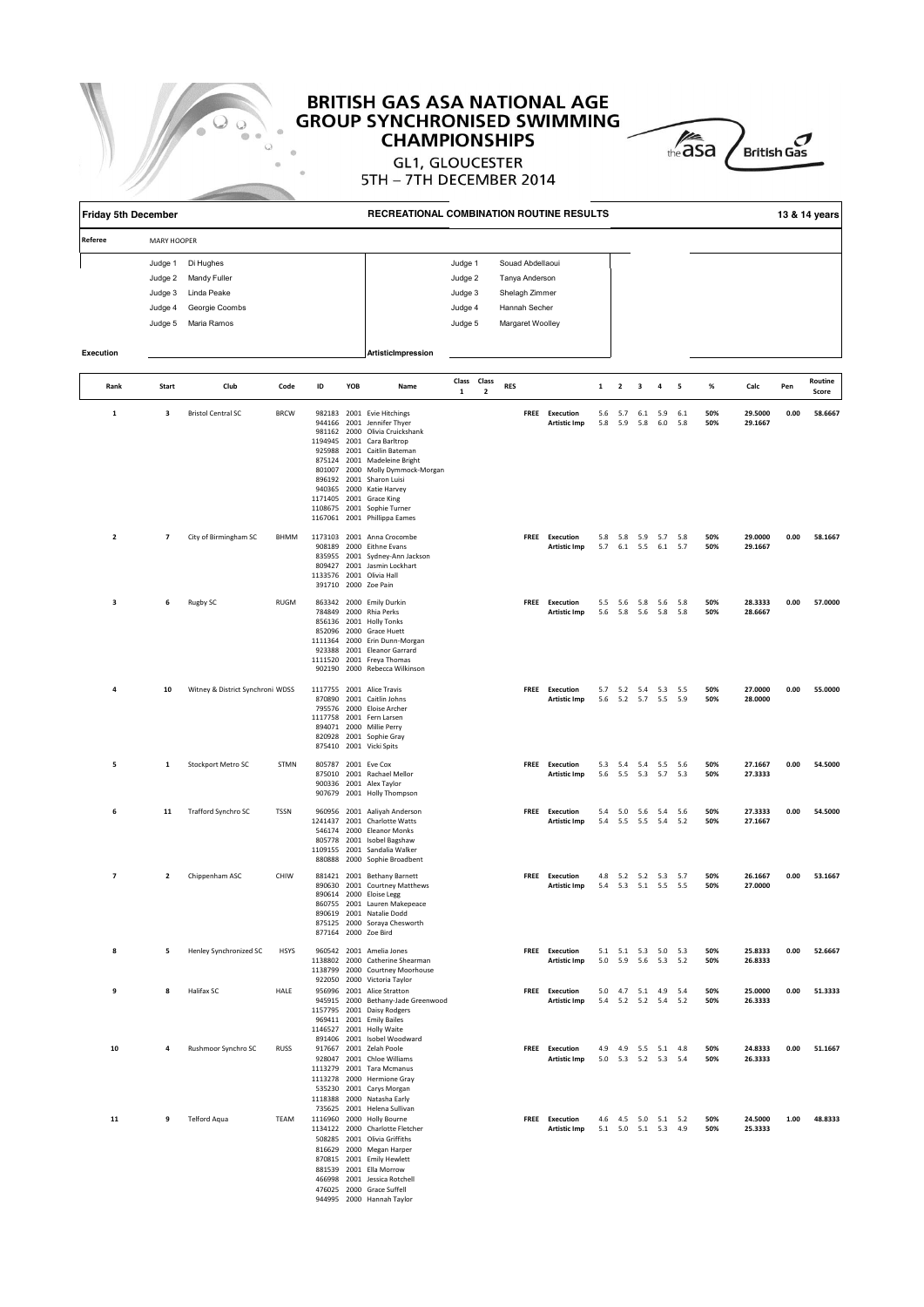

# **BRITISH GAS ASA NATIONAL AGE<br>GROUP SYNCHRONISED SWIMMING CHAMPIONSHIPS**



| <b>Friday 5th December</b> |                                                     |                                                                           |                                                                                                                                                                                              |    |     | RECREATIONAL COMBINATION ROUTINE RESULTS                                                                                                                                                                                                                                                                                                           |              |                         |            |  |                                       |             |                         |                                            |                                            |            |            |                    |      | 19 & under years |
|----------------------------|-----------------------------------------------------|---------------------------------------------------------------------------|----------------------------------------------------------------------------------------------------------------------------------------------------------------------------------------------|----|-----|----------------------------------------------------------------------------------------------------------------------------------------------------------------------------------------------------------------------------------------------------------------------------------------------------------------------------------------------------|--------------|-------------------------|------------|--|---------------------------------------|-------------|-------------------------|--------------------------------------------|--------------------------------------------|------------|------------|--------------------|------|------------------|
| Referee                    | <b>MARY HOOPER</b>                                  |                                                                           |                                                                                                                                                                                              |    |     |                                                                                                                                                                                                                                                                                                                                                    |              |                         |            |  |                                       |             |                         |                                            |                                            |            |            |                    |      |                  |
| Execution                  | Judge 1<br>Judge 2<br>Judge 3<br>Judge 4<br>Judge 5 | Di Hughes<br>Mandy Fuller<br>Linda Peake<br>Georgie Coombs<br>Maria Ramos | <b>ArtisticImpression</b><br>Souad Abdellaoui<br>Judge 1<br>Judge 2<br>Tanya Anderson<br>Judge 3<br>Shelagh Zimmer<br>Hannah Secher<br>Judge 4<br>Judge 5<br>Margaret Woolley<br>Class Class |    |     |                                                                                                                                                                                                                                                                                                                                                    |              |                         |            |  |                                       |             |                         |                                            |                                            |            |            |                    |      |                  |
| Rank                       | Start                                               | Club                                                                      | Code                                                                                                                                                                                         | ID | YOB | Name                                                                                                                                                                                                                                                                                                                                               | $\mathbf{1}$ | $\overline{\mathbf{2}}$ | <b>RES</b> |  |                                       | $\mathbf 1$ | $\overline{\mathbf{2}}$ | 3                                          | $\overline{a}$                             | 5          | %          | Calc               | Pen  | Routine<br>Score |
| 1                          | 4                                                   | Walsall Synchronised SC<br>Team A                                         | WASM                                                                                                                                                                                         |    |     | 795584 1999 Danielle Spiller<br>216678 1996 Eleanor Holder<br>841773 1999 Elizabeth Colbourne<br>285634 1997 Kate Reynolds<br>459947 1999 Madeleine Broadhurst<br>924042 1999 Olivia Clarke<br>882626 1999 Philippa Dolby<br>841747 1999 Tara Mcguirk                                                                                              |              |                         |            |  | FREE Execution<br><b>Artistic Imp</b> | 6.4<br>6.4  | 5.9<br>6.7              | 5.6                                        | $6.3\qquad 6.0$<br>$6.1\quad 6.1$          | 5.6        | 50%<br>50% | 30.3333<br>31.0000 | 0.00 | 61.3333          |
| 2                          | 12                                                  | Rushmoor Synchro SC                                                       | <b>RUSS</b>                                                                                                                                                                                  |    |     | 1162610 2001 Jessica-Lucy Mint<br>762853 1997 Phoebe Johns<br>1113275 2000 Pippa Schulp<br>871398 1998 Molly Gilliland<br>1150407 1997 Rachel Walton<br>1175705 2001 Bella Harris-Johnstone<br>1175707 2001 Josephine Connor<br>917670 1998 Francesca Sole<br>291681 1996 Emily Randall<br>544431 1999 Emelie Langdon                              |              |                         |            |  | FREE Execution<br><b>Artistic Imp</b> |             |                         | 6.4 6.2 6.2 5.9                            | 6.2 5.8 5.7 5.9 6.2                        | 6.0        | 50%<br>50% | 29.8333<br>30.6667 | 0.00 | 60.5000          |
| $\mathbf 2$                | 15                                                  | City of Birmingham SC                                                     | BHMM                                                                                                                                                                                         |    |     | 394463 1997 Abigail Parkes<br>1133579 1998 Eleanor Hall<br>952779 1999 Charlotte Burford<br>407237 1999 Ellie Parker<br>532696 1996 Hannah Smith<br>532697 1998 Isabelle Lynock<br>797195 1995 Madison Griffith                                                                                                                                    |              |                         |            |  | FREE Execution<br><b>Artistic Imp</b> |             | $6.2$ $6.7$ $5.5$       | 6.1 6.2 6.1 5.9                            | 6.0                                        | 6.0<br>5.9 | 50%<br>50% | 30.3333<br>30.1667 | 0.00 | 60.5000          |
| 4                          | $\overline{7}$                                      | Reading Royals SSC                                                        | <b>RRSS</b>                                                                                                                                                                                  |    |     | 1140530 2001 Anna Boehning<br>1140526 2003 Annaliese Mccarthy<br>878668 1999 Eleanor Farrell<br>978297 2000 Ellissa Chamberlain<br>917675 2001 Emma Kitching<br>902687 2000 Jessica Carpenter<br>524359 1999 Katerina Sage<br>842726 2000 Sophie Mccarthy<br>902686 2001 Teri-Faye Coupar                                                          |              |                         |            |  | FREE Execution<br><b>Artistic Imp</b> |             |                         | 6.3 5.6 5.9 6.0<br>$6.2$ $6.3$ $6.1$ $6.0$ |                                            | 5.9<br>5.9 | 50%<br>50% | 29.6667<br>30.5000 | 0.00 | 60.1667          |
| 5                          | 1                                                   | Aquavision North London S <sub>1</sub> AQNL                               |                                                                                                                                                                                              |    |     | 860353 2001 Aimee Preston<br>832513 1999 Alexandra Weir<br>836563 1999 Alicia Day<br>883274 2000 Amy Thomson<br>796929 2000 Ellen Archer<br>907643 1999 Jessica Driver<br>554571 1998 Lucy Sullivan<br>1117595 2000 Megan Lockwood<br>959519 2001 Orla Khan<br>542692 1996 Rachel Crowe<br>913217 1999 Rebecca Bury<br>1101186 2000 Sophia Khairul |              |                         |            |  | FREE Execution<br><b>Artistic Imp</b> | 6.1<br>6.4  |                         | 5.5 6.0 5.9<br>6.1 5.6 5.9                 |                                            | 5.8<br>5.9 | 50%<br>50% | 29.5000<br>29.8333 | 0.00 | 59.3333          |
| 6                          | 5                                                   | Hythe Aqua                                                                | <b>HYTS</b>                                                                                                                                                                                  |    |     | 814001 2001 Allana Winstanley<br>907569 1998 Ana Cassaniga-Simmons<br>730930 2001 Brianne Begley<br>905372 1999 Lucie Challinor<br>871286 2000 Freya Kennedy-Harper<br>710074 2001 Emily Lennon<br>893818 2001 Suzannah Turner<br>809221 2000 Lara Porteous                                                                                        |              |                         |            |  | FREE Execution<br><b>Artistic Imp</b> |             |                         |                                            | 6.0 6.0 6.2 5.6 5.8<br>6.5 6.1 5.5 5.7 5.8 |            | 50%<br>50% | 29.6667<br>29.3333 | 0.00 | 59.0000          |
| $\overline{\mathbf{z}}$    | 16                                                  | Stockport Metro SC                                                        | STMN                                                                                                                                                                                         |    |     | 868247 1996 Helen Whiteley<br>485769 1998 Charlotte McDowell<br>1134755 2000 Kate Urwin<br>763944 1997 Megan Crew-Meaney<br>763948 1997 Niamh Hanly<br>477187 1997 Robyn Neale<br>763949 1998 Roisin Mooney<br>488005 1999 Clidna Bailey-Doyle                                                                                                     |              |                         |            |  | FREE Execution<br><b>Artistic Imp</b> |             |                         |                                            | 6.0 6.1 5.9 5.5 5.9<br>6.0 6.4 5.6 5.6 5.9 |            | 50%<br>50% | 29.6667<br>29.1667 | 0.00 | 58.8333          |
| 8                          | 13                                                  | Portsmouth Victoria SC<br>Team C                                          | POVS                                                                                                                                                                                         |    |     | 807027 2001 Annalucia Navato<br>743260 1998 Briony Mengham<br>743267 1998 Clare Mcconnachie<br>280174 1999 Emily Hare<br>198003 1999 Heather Sanders<br>510571 2000 Rosie Gunn<br>719432 2002 Natasha Higson<br>1135262 2001 Jade Stovell<br>198177 2001 Phoebe Jones<br>816529 1998 Lily Ross                                                     |              |                         |            |  | FREE Execution<br><b>Artistic Imp</b> |             |                         |                                            | 5.8 5.7 5.6 5.7 5.4<br>6.0 5.9 6.0 5.8 5.7 |            | 50%<br>50% | 28.3333<br>29.5000 | 0.00 | 57.8333          |
| 9                          | $\overline{\mathbf{2}}$                             | Portsmouth Victoria SC<br>Team H                                          | POVS                                                                                                                                                                                         |    |     | 1103459 2002 Anna Devine<br>1103114 2001 Amy Twitcher<br>981558 2000 Emma Baseley<br>168591 1999 Evie Minker<br>1135253 1999 Grace Elms<br>816526 2000 Megan Willis                                                                                                                                                                                |              |                         |            |  | FREE Execution<br><b>Artistic Imp</b> |             |                         |                                            | 5.9 5.6 5.7 5.8 5.3<br>6.0 5.8 5.7 5.6 5.7 |            | 50%<br>50% | 28.5000<br>28.6667 | 0.00 | 57.1667          |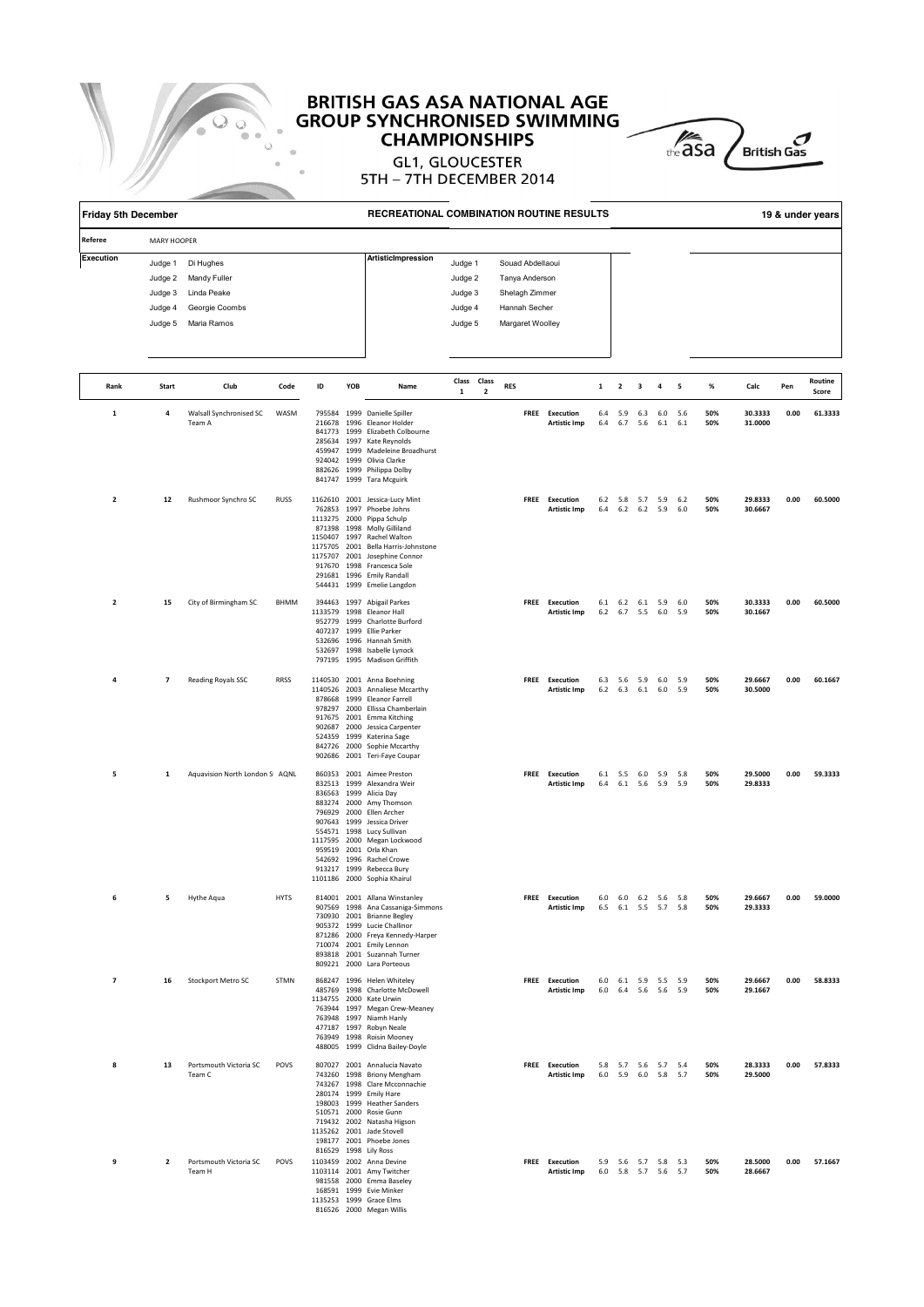|    |    |                                  |             |             | 860551 2000 Trinity Hatherley                              |             |                     |           |             |     |                     |     |            |         |      |         |
|----|----|----------------------------------|-------------|-------------|------------------------------------------------------------|-------------|---------------------|-----------|-------------|-----|---------------------|-----|------------|---------|------|---------|
|    |    |                                  |             | 1178205     | 2000 Sophia Benson                                         |             |                     |           |             |     |                     |     |            |         |      |         |
| 10 | 9  | City of Preston Aquatics SC CPAN |             | 954939      | 2003 Daisy Rushton                                         |             | FREE Execution      | 4.9       | 5.9         | 5.6 | 5.5                 | 5.4 | 50%<br>50% | 27.5000 | 0.00 | 56.8333 |
|    |    |                                  |             |             | 883496 2001 Isabel Clayton<br>975049 2001 Leah Meyer       |             | <b>Artistic Imp</b> | 6.3       | 6.2         | 5.8 | 5.6                 | 5.5 |            | 29.3333 |      |         |
|    |    |                                  |             |             | 440359 1997 Lydia Neill                                    |             |                     |           |             |     |                     |     |            |         |      |         |
|    |    |                                  |             |             | 439133 1999 Matilda Hadcock                                |             |                     |           |             |     |                     |     |            |         |      |         |
|    |    |                                  |             |             | 196031 1999 Prisha Patel                                   |             |                     |           |             |     |                     |     |            |         |      |         |
|    |    |                                  |             |             | 878876 2000 Rhea Howard                                    |             |                     |           |             |     |                     |     |            |         |      |         |
|    |    |                                  |             |             | 166519 1998 Sheena Patel<br>867310 2000 Sophie Mills       |             |                     |           |             |     |                     |     |            |         |      |         |
|    |    |                                  |             |             | 812762 1995 Sorcha Deady-Alston                            |             |                     |           |             |     |                     |     |            |         |      |         |
|    |    |                                  |             |             | 455958 1999 Victoria Porter                                |             |                     |           |             |     |                     |     |            |         |      |         |
|    |    |                                  |             |             | 922125 2000 Willow Warburton                               |             |                     |           |             |     |                     |     |            |         |      |         |
| 11 | 3  | Borough of Kirklees SC           | <b>BOKE</b> |             | 470034 1998 Anggita Gunawan                                |             | FREE Execution      | 5.5       | 5.4         | 5.4 | 5.7 5.5             |     | 50%        | 27.3333 | 0.00 | 56.3333 |
|    |    |                                  |             | 712783 1998 | Ellen Greenwood                                            |             | <b>Artistic Imp</b> | $6.2$ 5.9 |             | 6.0 | 5.5                 | 5.5 | 50%        | 29.0000 |      |         |
|    |    |                                  |             | 956986 1998 | Kitty Byrne                                                |             |                     |           |             |     |                     |     |            |         |      |         |
|    |    |                                  |             |             | 706679 2000 Lauren Wyke<br>891407 2000 Lucy Metcalf        |             |                     |           |             |     |                     |     |            |         |      |         |
|    |    |                                  |             |             | 403723 1999 Megan Jackson                                  |             |                     |           |             |     |                     |     |            |         |      |         |
|    |    |                                  |             |             | 436134 1997 Olivia Roberts                                 |             |                     |           |             |     |                     |     |            |         |      |         |
|    |    |                                  |             |             | 769237 1998 Rachel Harris                                  |             |                     |           |             |     |                     |     |            |         |      |         |
|    |    |                                  |             |             | 706678 1999 Scarlett Kaye                                  |             |                     |           |             |     |                     |     |            |         |      |         |
| 12 | 14 | Walsall Synchronised SC          | WASM        |             | 875471 2000 Cara Griffiths                                 |             | FREE Execution      |           |             |     | 5.6 5.6 5.5 5.3     | 5.3 | 50%        | 27.3333 | 0.00 | 56.0000 |
|    |    | Team B                           |             |             | 980873 2001 Charlotte Fletcher                             |             | <b>Artistic Imp</b> |           |             |     | 5.8 6.0 5.7 5.7 5.5 |     | 50%        | 28.6667 |      |         |
|    |    |                                  |             |             | 834108 1999 Emily Pettifer<br>980877 2000 Grace Cain       |             |                     |           |             |     |                     |     |            |         |      |         |
|    |    |                                  |             |             | 963478 2001 Jessica Clarke                                 |             |                     |           |             |     |                     |     |            |         |      |         |
|    |    |                                  |             |             | 499777 2001 Lillian Perry                                  |             |                     |           |             |     |                     |     |            |         |      |         |
|    |    |                                  |             |             | 436211 2000 Molly Jones                                    |             |                     |           |             |     |                     |     |            |         |      |         |
|    |    |                                  |             |             | 939843 2001 Pyper Watkins                                  |             |                     |           |             |     |                     |     |            |         |      |         |
|    |    |                                  |             |             | 285628 1995 Rachel Williams                                |             |                     |           |             |     |                     |     |            |         |      |         |
| 13 | 6  |                                  | CAFW        |             | 980874 2001 Sally Jones                                    |             | FREE Execution      |           | 5.1 5.4     | 5.5 | 5.5                 | 5.7 | 50%        | 27.3333 | 0.00 | 54.8333 |
|    |    | Calne Alpha Four ASC             |             | 501735 1998 | 387237 1998 Verity Page<br>Alice Bray                      |             | <b>Artistic Imp</b> |           | 5.7 5.8 5.4 |     | 5.4 5.4             |     | 50%        | 27.5000 |      |         |
|    |    |                                  |             | 723619 1998 | Caolmhe Kelly                                              |             |                     |           |             |     |                     |     |            |         |      |         |
|    |    |                                  |             |             | 295338 1997 Chloe Wells                                    |             |                     |           |             |     |                     |     |            |         |      |         |
|    |    |                                  |             |             | 387238 1997 Henrietta Page                                 |             |                     |           |             |     |                     |     |            |         |      |         |
|    |    |                                  |             |             | 502373 2000 Isabella Hutton                                |             |                     |           |             |     |                     |     |            |         |      |         |
|    |    |                                  |             |             | 723628 2001 Isobel Fielding                                |             |                     |           |             |     |                     |     |            |         |      |         |
|    |    |                                  |             |             | 729521 1997 Lauren Hatton<br>387235 2001 Lauren Wells      |             |                     |           |             |     |                     |     |            |         |      |         |
|    |    |                                  |             |             | 729524 2001 Madeleine Goode                                |             |                     |           |             |     |                     |     |            |         |      |         |
| 14 | 8  | Telford Aqua                     | TEAM        |             | 310590 1999 Amy Titterton                                  |             | FREE Execution      |           | 5.2 5.5 5.5 |     | 5.4                 | 4.9 | 50%        | 26.8333 | 0.00 | 54.0000 |
|    |    |                                  |             |             | 310591 1998 Mollie Craven                                  |             | <b>Artistic Imp</b> | 5.6       | 5.6 5.4     |     | 5.3                 | 5.1 | 50%        | 27.1667 |      |         |
|    |    |                                  |             |             | 864193 1997 Ellis Fassett                                  |             |                     |           |             |     |                     |     |            |         |      |         |
|    |    |                                  |             |             | 429048 1996 Jessica Harvey                                 |             |                     |           |             |     |                     |     |            |         |      |         |
|    |    |                                  |             |             | 508291 1996 Laura Henley                                   |             |                     |           |             |     |                     |     |            |         |      |         |
|    |    |                                  |             |             | 754041 1999 Charlotte Lucas<br>450813 1999 Vanessa Morris  |             |                     |           |             |     |                     |     |            |         |      |         |
|    |    |                                  |             |             | 881540 1998 Danielle Rowen                                 |             |                     |           |             |     |                     |     |            |         |      |         |
|    |    |                                  |             |             | 881541 1997 Madelaine Rowen                                |             |                     |           |             |     |                     |     |            |         |      |         |
|    |    |                                  |             |             | 182328 1997 Megan Saville                                  |             |                     |           |             |     |                     |     |            |         |      |         |
|    |    |                                  |             | 870819 1997 | Kerryanne Hewlett                                          |             |                     |           |             |     |                     |     |            |         |      |         |
| 15 | 10 | Cheltenham S & W P Club CHEW     |             | 803324 1999 | Daisy Mangan                                               |             | FREE Execution      | 4.8       | 5.1         | 5.3 | 5.2                 | 5.5 | 50%        | 26.0000 | 0.00 | 53.0000 |
|    |    |                                  |             |             | 796513 2000 Charlotte Beale<br>816774 2000 Eve Gilbert     |             | <b>Artistic Imp</b> |           |             |     | 5.7 5.3 5.5 5.2 5.4 |     | 50%        | 27.0000 |      |         |
|    |    |                                  |             |             | 1105981 2000 Rebecca Smith                                 |             |                     |           |             |     |                     |     |            |         |      |         |
|    |    |                                  |             |             | 803314 2001 Jenna Bradshaw                                 |             |                     |           |             |     |                     |     |            |         |      |         |
|    |    |                                  |             |             | 727953 2000 Innez Merrett                                  |             |                     |           |             |     |                     |     |            |         |      |         |
|    |    |                                  |             |             | 880627 2001 Alyssa Lefley                                  |             |                     |           |             |     |                     |     |            |         |      |         |
|    |    |                                  |             |             | 1105973 2001 Chloe Short                                   |             |                     |           |             |     |                     |     |            |         |      |         |
|    |    |                                  |             |             | 888039 1998 Chloe Cullen                                   |             |                     |           |             |     |                     |     |            |         |      |         |
|    |    |                                  |             |             | 916590 2001 Alice Whitehead<br>957700 2001 Yasmin Patching |             |                     |           |             |     |                     |     |            |         |      |         |
|    |    |                                  |             |             | 916591 2001 Amelia Boskett-Williams                        |             |                     |           |             |     |                     |     |            |         |      |         |
| 16 | 17 | Medway Mermaids Synchrc MMSS     |             | 487416      | 1997 Anna Lonsdale                                         | <b>FREE</b> | <b>Execution</b>    | 5.3       | 5.4         | 5.2 | 5.0                 | 5.6 | 50%        | 26.5000 | 0.00 | 52.6667 |
|    |    |                                  |             |             | 487425 1997 Emily Johnson                                  |             | <b>Artistic Imp</b> | 5.8       | 5.2 5.1 5.4 |     |                     | 5.1 | 50%        | 26.1667 |      |         |
|    |    |                                  |             |             | 858000 1999 Emma Harris                                    |             |                     |           |             |     |                     |     |            |         |      |         |
|    |    |                                  |             |             | 487424 1995 Kelly Bishop                                   |             |                     |           |             |     |                     |     |            |         |      |         |
|    |    |                                  |             |             | 873336 2001 Megan Botley<br>1103118 2001 Olivia Ellis      |             |                     |           |             |     |                     |     |            |         |      |         |
|    |    |                                  |             |             | 366716 1996 Paige Halsey                                   |             |                     |           |             |     |                     |     |            |         |      |         |
|    |    |                                  |             |             | 487420 1998 Tamara Humphries                               |             |                     |           |             |     |                     |     |            |         |      |         |
| 17 | 11 | Portsmouth & District Synch PDSS |             |             | 1103108 2002 Isabel Benson                                 |             | FREE Execution      |           |             |     | 4.7 4.9 5.1 4.8 5.2 |     | 50%        | 24.6667 | 0.00 | 50.6667 |
|    |    |                                  |             |             | 1131805 2002 Sophia Bentley                                |             | <b>Artistic Imp</b> |           |             |     | 5.6 4.7 5.3 5.5 4.8 |     | 50%        | 26.0000 |      |         |
|    |    |                                  |             |             | 1136122 2002 Bethany Birch                                 |             |                     |           |             |     |                     |     |            |         |      |         |
|    |    |                                  |             |             | 1103104 2003 Zara Jillett                                  |             |                     |           |             |     |                     |     |            |         |      |         |
|    |    |                                  |             |             | 514852 2001 Charlotte Masters<br>974354 2004 Sacha Mayson  |             |                     |           |             |     |                     |     |            |         |      |         |
|    |    |                                  |             |             | 1103084 2000 Isobel Oaten                                  |             |                     |           |             |     |                     |     |            |         |      |         |
|    |    |                                  |             |             |                                                            |             |                     |           |             |     |                     |     |            |         |      |         |

875131 2004 Marianne Shaul **50.6667** 354373 2003 Tara Smith **50.6667** 2002 Ella Nicholson **50.6667**